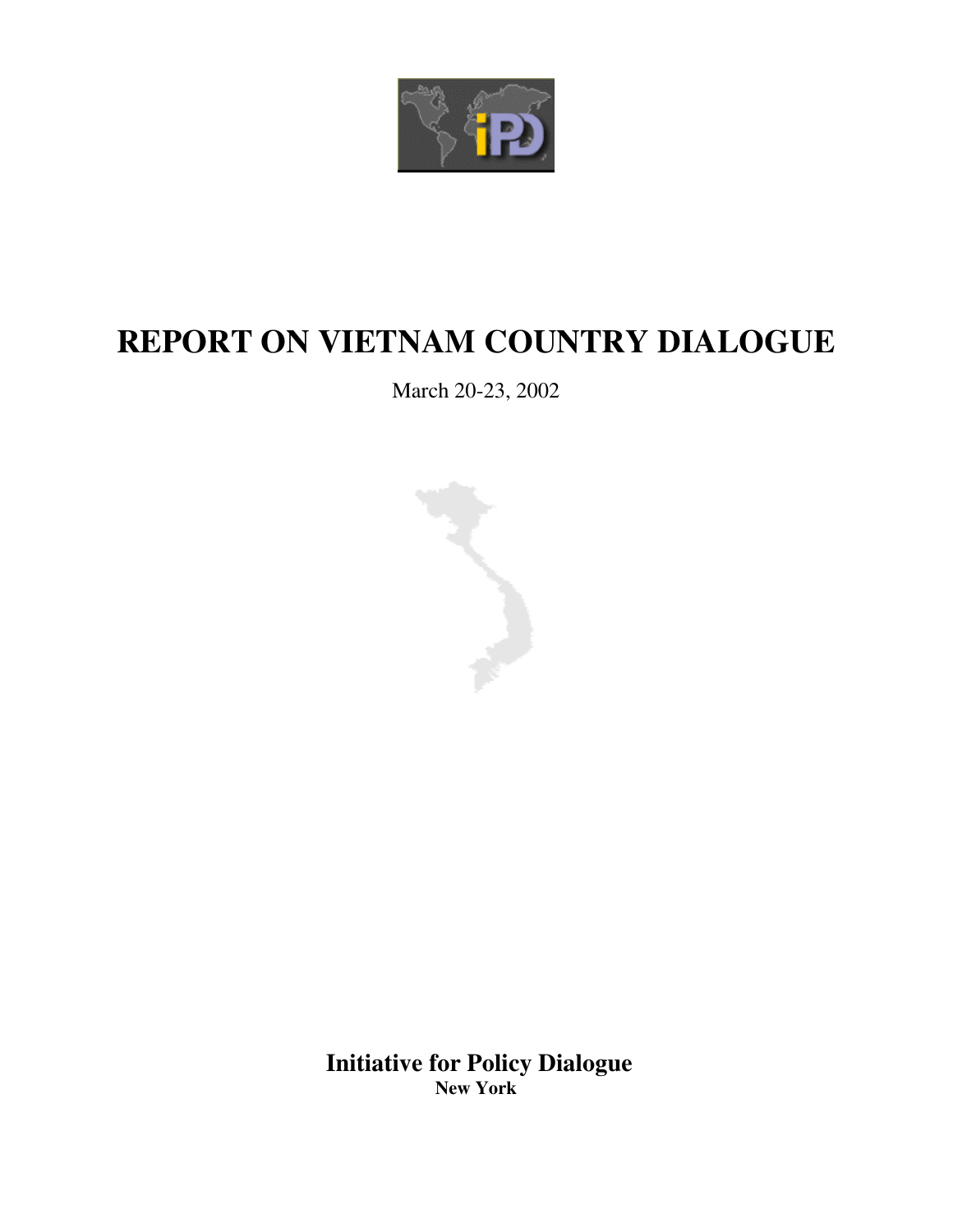#### **INTRODUCTION:**

In March 2002 IPD held a Country Dialogue In Vietnam, in collaboration with the United Nations Development Program (UNDP) and the UNDP Vietnam office. The IPD team included Nobel-Prize winning economist Joseph Stiglitz, K.S. Jomo from University of Malaysia, Gerard Roland from University of California at Berkeley, and Shari Spiegel from IPD at Columbia University.

The Dialogue consisted of a series of policy forums, including individual meetings with Prime M minister Phan Van Khai and Deputy Prime Minister H.E. Nguyen Manh Cam, and a public lecture by Professor Joseph Stiglitz to 700 students and faculty from local universities. The 2002 Country Dialogue followed up on IPD's earlier Vietnam Dialogue, held in June 2001.

At the time of the first IPD Dialogue in 2001, Nong Duc Manh had just been named the General Secretary of the Communist Party. Vietnam was about to embark on a program of trade and investment liberalization with far-reaching policy, regulatory, legal, social and institutional implications.

In December 2001 Vietnam ratified the Bilateral Trade Agreement (BTA) with the US. By our second Dialogue in March 2002 Vietnam was in pursuit of WTO accession. The discussions focused on trade policy, new enterprise development vs. privatization and restructuring of state-owned enterprises (SOEs), rural development, and financial sector and capital market liberalization.

Throughout the forums, the IPD team stressed the need for dialogue and discussion of policy options. Professor Stiglitz presented alternative theories of development and emphasized the importance of distinguishing between means and ends. Policies such as inflation targets, exchange rate stability, privatization, and liberalization should not be viewed as ends in themselves. These are tools to achieve long-term goals of sustainable growth and higher living standards. The wrong mix of policies, and an excessive focus on means, can block the development process.

## **TRADE:**

Most of the advice that had been offered to Vietnam on the BTA had been on how to meet the legal, regulatory and institutional terms and commitments. IPD was asked to focus the Country Dialogue discussion on how Vietnam and its people could use the BTA in particular, and trade integration in general, to its advantage. As Prime Minister Phan Van Khai pointed out, as Vietnam liberalizes its trade policies with the BTA and accession to the WTO it must learn from experiences, including failures, of other countries. The discussions addressed the question of how Vietnam can avoid the turbulence that countries, such as Argentina, have experienced. The Dialogue emphasized the advantages of integration into the global economy, but also stressed that the risks must be recognized and managed. In theory, liberalization should help move resources from low productivity to high productivity sectors. But in many instance it has failed to do so. This is especially true in countries with high unemployment. Often resources have ended up moving not to a higher level of productivity, but to no productivity at all (i.e. more unemployment). Liberalization doesn't help without a framework for reallocation.

Many advisors have recommend eliminating trade barriers as fast as possible, rather than waiting for official WTO accession. IPD pointed out that, instead, Vietnam can learn from the Chinese example. The debate on how fast China should make the transition to WTO standards lasted for seven years. During this time China made the domestic transition it needed to adjust the economy to the new regime. Vietnam should concentrate on the generation of an internationally competitive domestic private sector while negotiations with the WTO advance. The lesson learned is that the process of accession will take time, but the transition period starts today.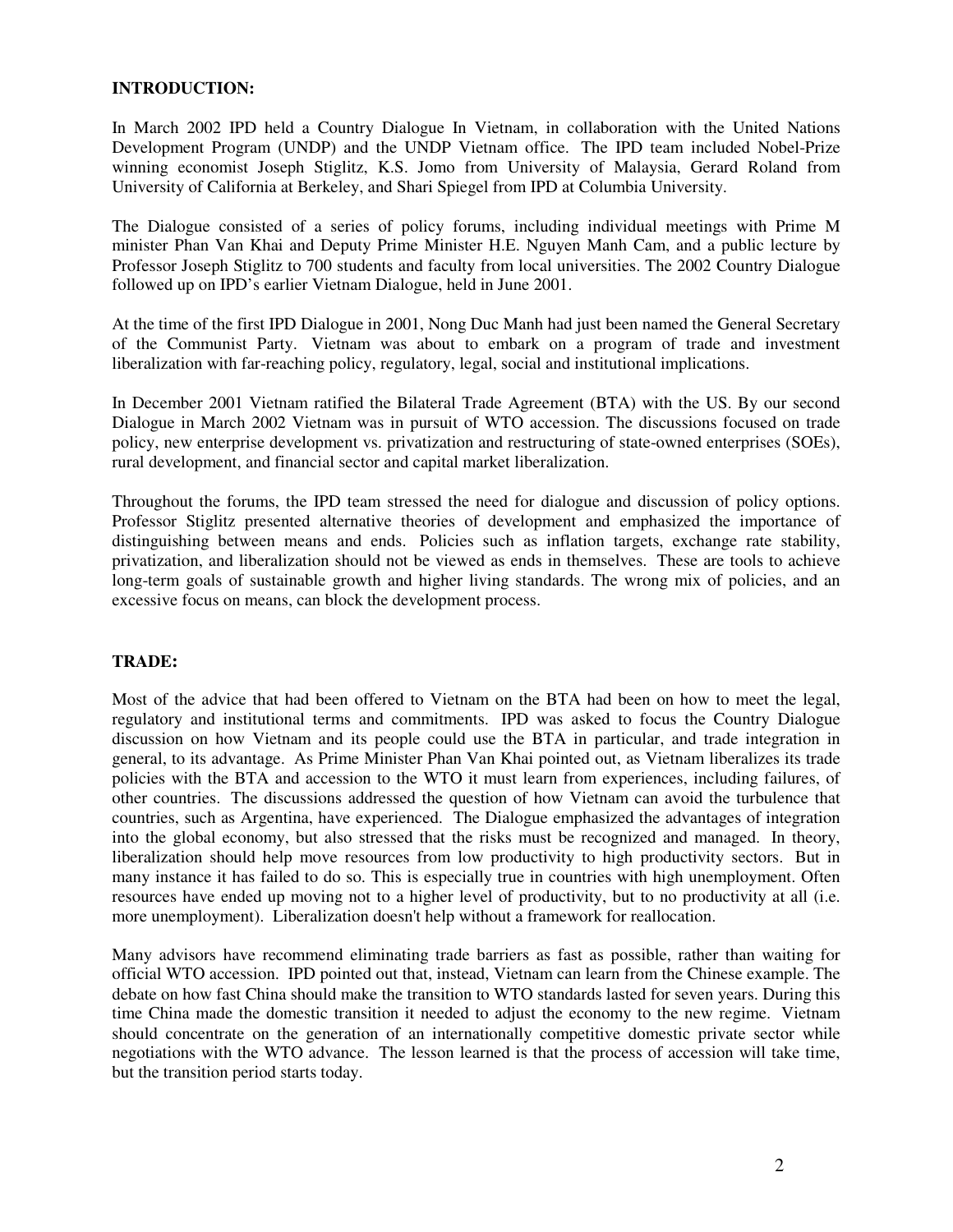One way for Vietnam to protect itself from the risks of liberalization is to develop a strong small and medium-sized enterprise (SME\*) private sector. This would help the country withstand the risks of adjustment in a rapidly changing environment.

Another question posed was on the effect on Vietnam of China's accession into WTO. Although it presents added competition, China's accession can be viewed as good news for the developing world. Developing countries have not yet had a strong voice in trade negotiations. China's presence creates the opportunity to redress some of the imbalances in trade negotiations. In addition, Vietnam can consider taking advantage of some of what the WTO provides through, for example, safeguard provisions. These are discussed in more detail in the "The Main Messages from the IPD Country Dialogue, Vietnam, March 2002". The basic idea is that the US and other developed countries use safeguard provisions and developing countries can use them to their advantage as well.

Most of the concern about the risk in the new BTA are not based on the traditional agreement of trade in goods, but based on provisions of trade in services, particularly services in the banking sector, that were important for the US. Countries, such as Malaysia, have shown that a large deficit in the service sector can nullify surpluses in the tradable sector. However, within the framework of the BTA, Vietnam can still pursue a development agenda. For example, in the area of financial services, it can use a policy similar to the Community Reinvestment Act (CRA\*) in the US. This Act requires financial institutions in the US to lend to disadvantaged sectors of the economy. Both foreign and domestic banks can be required to reorient their lending to SMEs.

One question that arose throughout the meetings was on where Vietnam's comparative advantage should lie. Many participants wanted to know which industries government policy should target. The IPD team emphasized that comparative advantage should be viewed dynamically. There is no simple or scientific answer to which industries or products should be targeted. The market economy allows for experimentation and, as long as there is an economic structure in place for new enterprise development, new areas of comparative advantage should develop naturally. Vietnam's Enterprise Law, which reduces red tape, is a step in the right direction. Government policies can emphasize research, education, and public-private partnerships, but the market will be most efficient at determining areas for future development.

Vietnam's location provides special opportunities. Vietnam's comparative advantages include human capital, low wages, and industriousness. Vietnam is a small country; and should use this to its advantage, since it can enter the world market without destroying or flooding the market.

There was also some discussion on the possibilities of a 'new'industrial policy. The challenge is to develop industrial policy in a creative way given the global context. Northeast Asia (Japan, Korea, Taiwan) used a combination of import substitution and export orientation policies in their development. Import protection was conditional on export promotion, and led to a significant increase in exports. Companies used the temporary protections to develop and become competitive. This was the crux of Northeast Asia's success. However, Vietnam's international trade commitments limit import protection, and this strategy is no longer feasible.

# **SMALL AND MEDIUM SIZED ENTERPRISE (SME\*) DEVELOPMENT VS. PRIVATIZATION AND ENTERPRISE RESTRUCTURING:**

A central theme discussed during the dialogue was new business development vs. privatization (also referred to as "equitization") and the restructuring of state-owned enterprises.

It was agreed that the International Financial Institutions have placed too much emphasis on restructuring state-owned enterprises (SOEs\*). Competition is at the heart of market and developing economies and policymakers need to look to the most efficient ways of encouraging competition and job creation.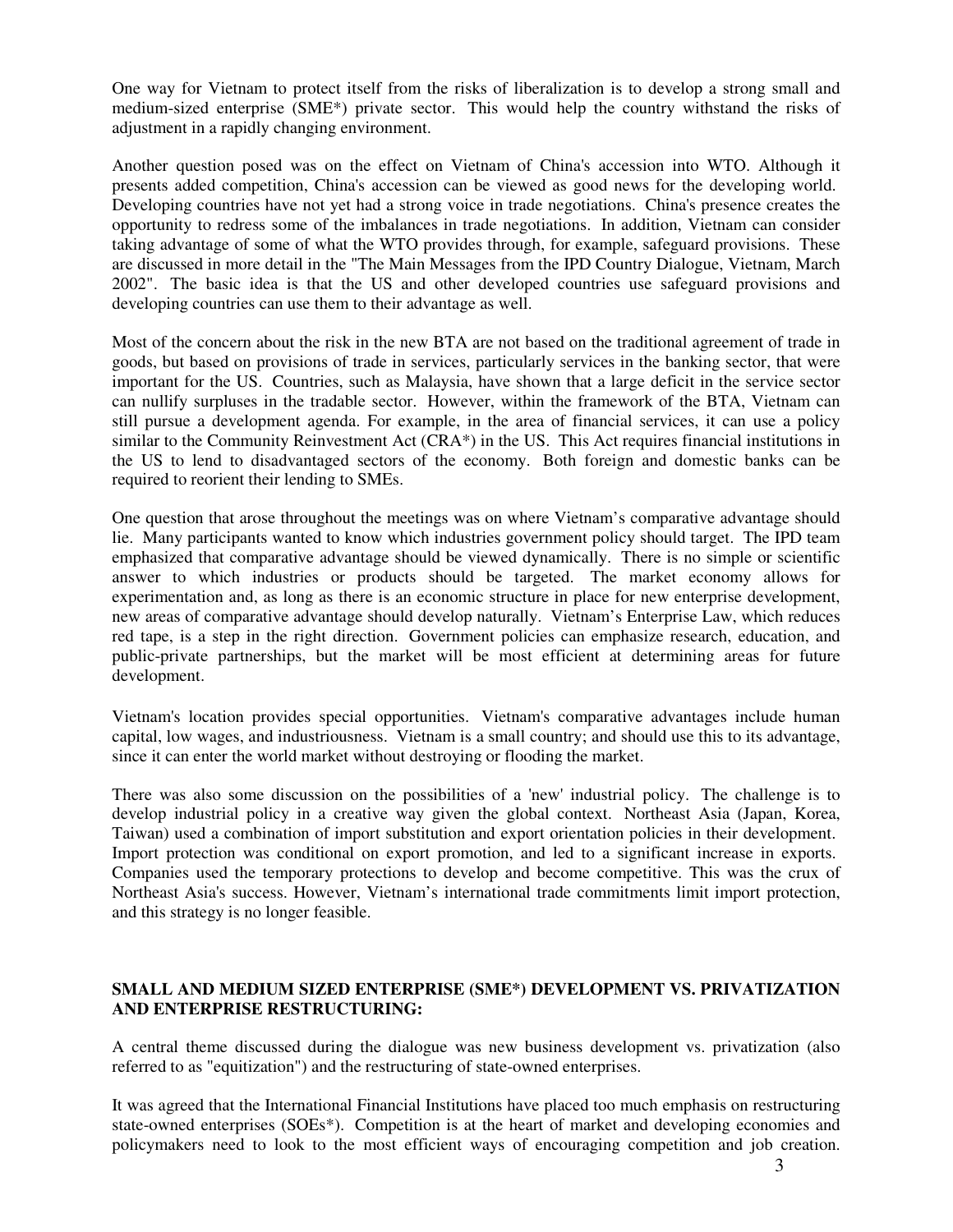Experience has shown that, in general, development of new enterprises has been a better allocation of resources than privatization of SOEs. With the development of viable private sector, SOEs will become less and less important to the economy, and easier to restructure. The emphasis should be on creating new enterprises, and on policies to encourage their development.

At the time of the IPD forums, the Central Committee of the Party had just finished a Party Plenum that devoted considerable attention to further development of the private sector. For example, members of the Party are now able to engage in private business. In addition the Enterprise Law has resulted in a record number of new enterprises being registered.

Other countries'experiences provide ample examples of effective and ineffective SME development policies. First, access to credit is essential for enterprise development. As mentioned above, Vietnam can adopt a policy similar to the Community Reinvest Act of the US within the context of the BTA to direct credit to the SME sector. It can also try to mobilize resources of nationals living abroad. In Poland, for example, the diaspora has helped fund development.

Another important factor for new enterprise development is the rule of law. For example, SMEs in Poland and Hungary are more successful than those in Russia, because of Russia's weak rule of law. Property rights must be protected and a functional court system is important. It is fundamental that new enterprises have protection against both payment default from clients and arbitrary predatory behavior from public bureaucrats.

There are additional externalities from an inefficient system. For example, Vietnam currently faces the risk of a property boom. Land prices in Hanoi are extremely high. Restrictions on investments, or excessive red tape, can lead to overvalued real estate prices because of lack of alternative investment opportunities.

## Privatization

Privatization should not be an end goal in itself, but a means to achieve a more efficient allocation of resources. Yet other countries' experiences have shown that unless a privatization policy is well constructed it can have the opposite effect. In many countries public monopolies have just been converted into private monopolies without adequate regulation. Often this has been combined with corruption and asset stripping by new owners, with a harmful effect on competition and society. Privatization, especially when done in the absence of necessary economic and legal institutions, does not always lead to increased economic development.

Privatization was most effective in the transition economies in Central Europe, though even there, successful privatization generated many lessons and questions. For example: If you sell an enterprise, how do you value it when there is an absence of developed financial markets? If you sell an enterprise while the population doesn't have money, to whom do you sell it? Once privatization sales are announced, managers are afraid of losing their jobs and have an incentive to mismanage. What incentives can you give managers to act in the best interest of the company? Is the privatization process too slow? Or is it too fast? Where it was done more slowly, as in Poland and Hungary, the results were better.

Lessons drawn from Eastern Europe and Russia were more negative. New owners were often involved in asset stripping, destroying jobs and value from the firm. The lack of a rule of law, combined with weak property rights and a fear that policies would change, made it more profitable for owners to make quick money through asset stripping, than through restructuring and rebuilding of companies. New owners often influenced the government to avoid paying taxes. Monopolies were created and protected, with adverse effects on both the legitimacy of the government and private sector development. The impatience with privatization was wrong. Private sector development is more important for the creation of wealth, jobs and development.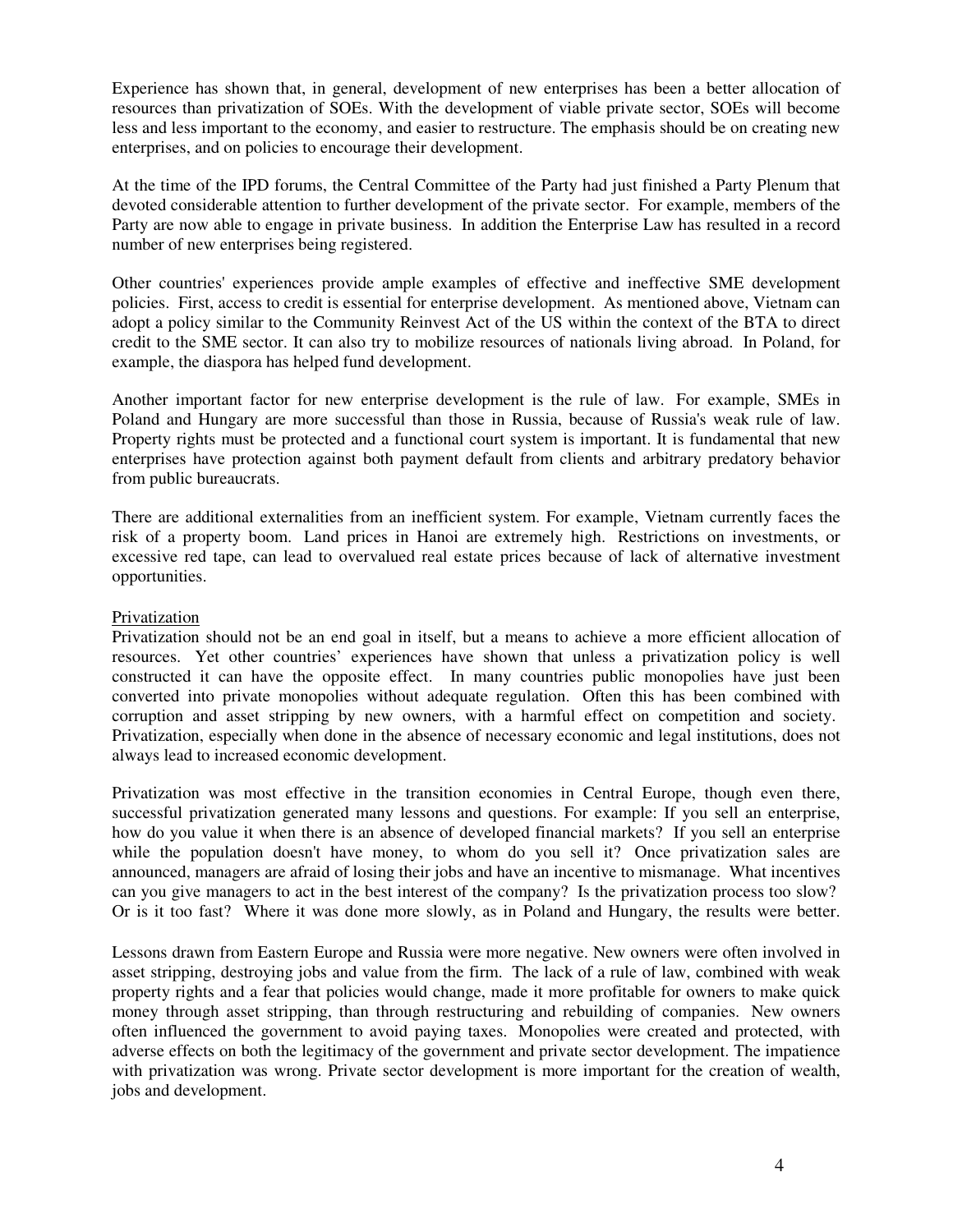There are also lessons from privatization experiences in Asia. SOEs\* are not all inefficient, as can be seen in Singapore. China has been experimenting with property rights. "Stakeholders\* capitalism" is another form of organization, and one of the many alternatives that Vietnam can explore.

## **RURAL DEVELOPMENT:**

Given that over 75% of the population lives in rural areas, it is essential that the living standards of the rural sector improve. Rural development was a major theme of IPD's Country Dialogue, particularly in the meeting with the Prime Minister.

Rural-based growth and the modernization of the rural sector are crucial for sustainable development. Entrepreneurship does not come only from the skilled, urban labor force, it is also present in rural areas, and the government should encourage creativity at all levels. Reform of education should be used to improve skills in the rural sector. The rural sector also needs to be protected from unfair competition (i.e. subsidized chicken feed in the US).

The Prime Minister emphasized policies to increase welfare in the countryside. He believes Vietnam needs to double or triple income of farmers. Otherwise farmers will leave the countryside to pursue better economic opportunities in the cities. Poverty reduction programs have already achieved some success. In one program, cadres were sent to the countryside help farmers. The goal is to make production more competitive through new technology and an influx of capital. To achieve this, there must be better public facilities, schools, and improved access to electricity. To increase local government accountability, budgets and their allocation are to be published openly in villages so that local people can decide what their village should do in an open and transparent fashion.

Lessons on this can be learned from Town and Village Enterprises (TVEs\*) in China. TVEs create incentives for local governments to promote growth and develop their own regions. They also provide protection against corruption -- in the past people were vulnerable to local governments taking cuts. Under this system local TVEs were protected so they could grow.

# **CORRUPTION:**

Corruption is an impediment to economic growth that undermines confidence in government. To design policies to address corruption, we need to first analyze the sources of corruption and then develop mechanisms to attack it.

Policies that encourage transparency, such as posting of the budget, can be used to discourage corruption. In many countries the rotation of government officers increases the cost of corruption and deters its practice. Another tactic used is to give multiple government officials access to information, such as tax files, so that no one official is able to benefit from corrupt policies on his or her own, increasing the cost and reducing the benefit of corrupt actions. The implementation of computer technology can also assist in monitoring official practices by disseminating information and increasing transparency.

Corruption resistant tax systems that are less subject to individual discretion should be developed. In the Trade Agreements discussed above, there is pressure on Vietnam to reduce tariffs. Tariffs are an important source of revenue, and will need to be replaced by new taxes. The substitute taxes should take into account the level of corruption-resistance implicit in the formula. For example, the value-added-tax VAT\* is *not* a corruption resistant tax. In countries that are predominantly cash economies, VAT can lead to evasion because it leaves room for judgment and discretion in reporting. A tax on easily measurable and quantifiable items, like large cars or luxury homes, is less prone to corruption. VAT works well in Europe, but it is not necessarily as well suited for countries with cash economies. In fact, VAT can be considered an anti-development tax because the formal sector is taxed, driving business into the informal sector.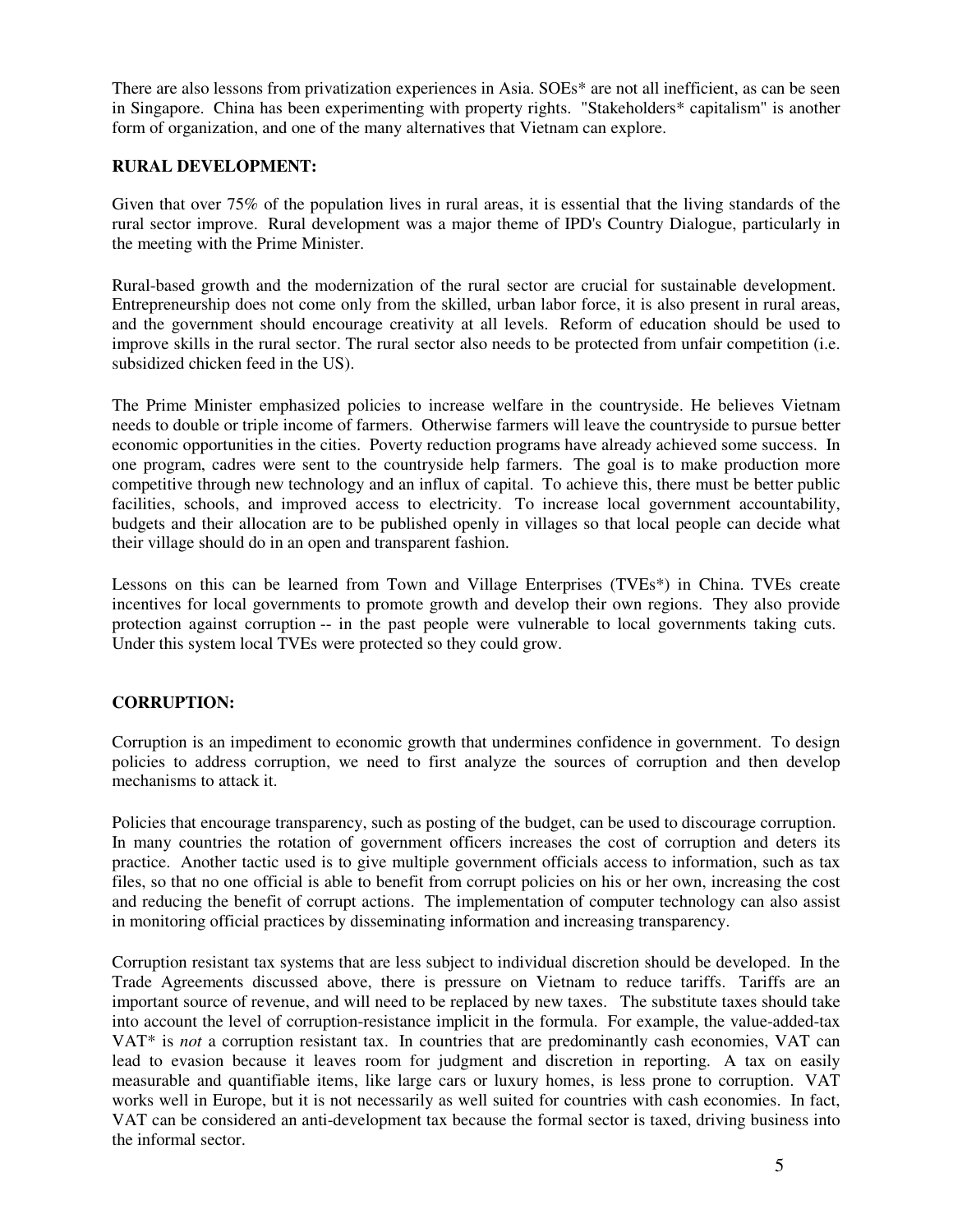To fight corruption, it is also important to have separation of powers. For example, in Italy the government was linked to the mafia and citizens lost confidence in the government. The key is to have an independent judiciary branch.

## **CAPITAL MARKET AND FINANCIAL MARKET LIBERALIZATION, AND CURRENCY POLICY:**

## *Capital Market Liberalization*

Other topics discussed throughout the forums were Capital Market and Financial Market Liberalization and Currency Policy.

Despite the opening of capital markets around the world over the past 15 years, there has not been a net flow of funds from rich countries to poor. At the same time, volatility in the international system and financial crises has increased. Financial liberalization was one of the main causes behind the crisis in East Asia. Given the added volatility of open capital markets, exchange rate management can become more difficult. The IPD team stressed that full capital account liberalization is risky, while the benefits of liberalizing the capital account are minimal.

Foreign Direct Investment (FDI) is more beneficial than portfolio flows since it often includes capital, access to technology, and training. But even FDI is subject to some qualifications. In countries with high savings rates there is less need for investment that does not bring technology and training. In the past FDI has included mergers and acquisitions that brought little in the way of long-term benefits.

Use of export processing zones (EPZs<sup>\*</sup>) in which foreigners set up production to export products abroad has served to increase the number of new industries and the level of employment in several countries, such as Ireland and Malaysia. However, there are caveats here as well: how do you integrate these into the overall economy for long-term sustainable growth across the entire country? For example, often businesses will move on to another country when they find a better deal. An interesting alternative is the combination of joint ventures (JVs\*) of domestic and foreign enterprises.

Policies that promote FDI by discriminating against Vietnamese domestic enterprises, through special privileges for foreigners, might attract FDI but also cause distortions and inefficiencies by hampering the development of domestic industries. Offering tax breaks to encourage investment from abroad can lead to "roundtrip investments", in which Vietnamese send money out of the country, and then bring it back in to take advantage of the tax breaks. This distorts capital flow numbers and can induce inadequate policy decisions.

There are additional distinctions between different types of FDI and their impacts on development. For example, FDI that is export oriented and will generate long-term positive flows of foreign exchange might be preferable to FDI that is domestically oriented. FDI can be an efficient way for a country to gain knowledge and attract capital. Effective policies should differentiate between different forms of FDI, and be geared toward attracting the types of FDI that contribute the most to development.

## *The Financial Sector*

The objective of a strong financial sector should be to provide credit for enterprise growth and new enterprise creation. In a market economy one role of the financial system is to provide information on credit conditions, sources of funds available, and viable lending opportunities. A banking system should always be making decisions regarding the reallocation of resources, and can be a good guide for recognizing sectors in which resources are more productive.